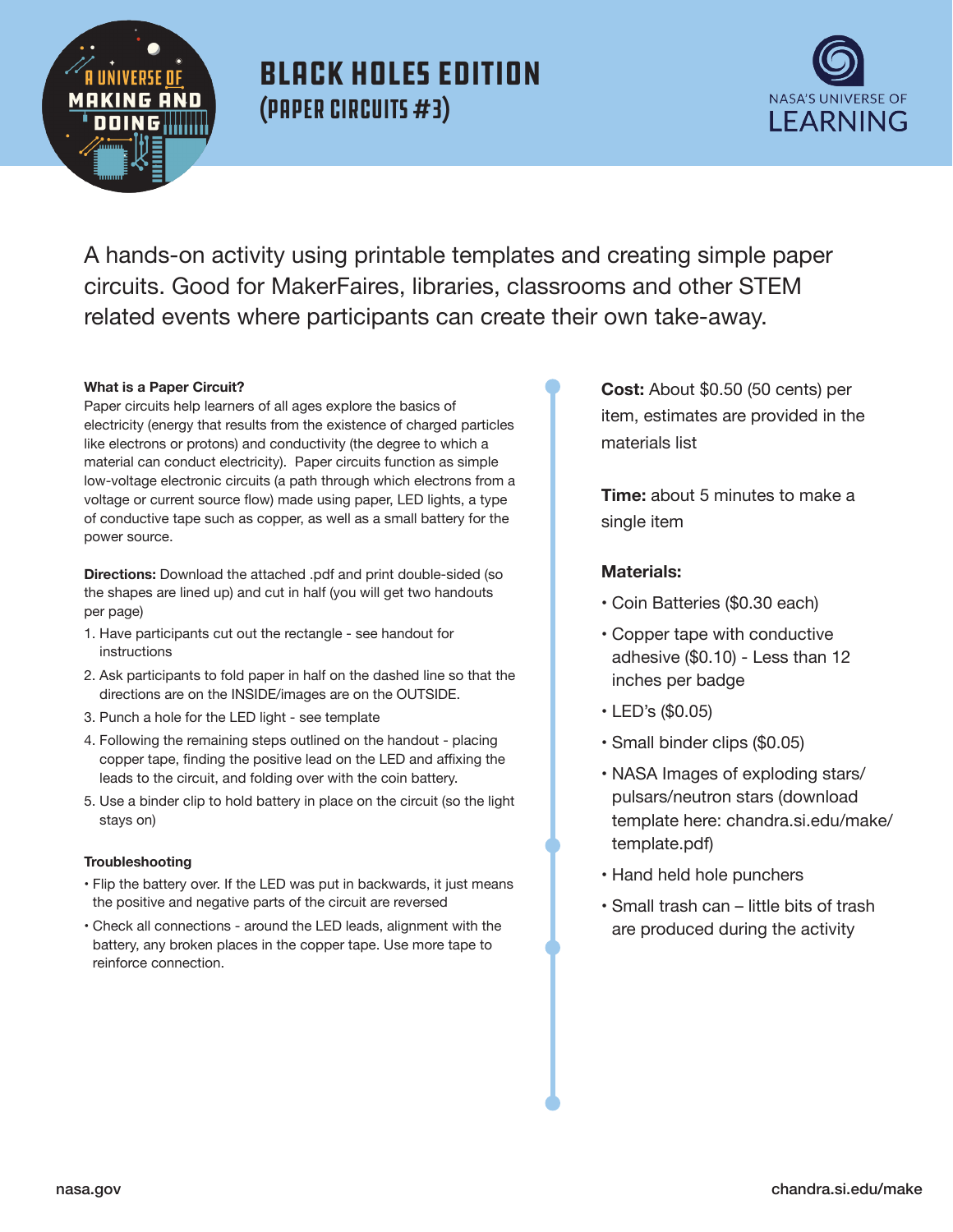

## **MAKIN6 AND** NASA'S UNIVERSE OF (Paper Circuits #3) Black Holes edition



### The Science: Black Holes

A black hole is a dense, compact object whose gravitational pull is so strong that within a certain distance of it - nothing can escape, not even light. These bizarre objects are found across the Universe -- within double star systems and at the centers of galaxies where giant black holes grow. X-ray telescopes like NASA's Chandra X-ray Observatory can see superheated matter that is swirling toward the event horizon of a black hole, and help reveal how black holes impact their environments, how they behave, and their role in helping shape the evolution of the cosmos.

In 2019, the Event Horizon Telescope (EHT), a network of radio antennae around the globe, captured the first image of a black hole's shadow. The black hole is located in the galaxy Messier 87, or M87, which is about 60 million light years from Earth. Many other telescopes have studied the M87 system and will continue to investigate the intriguing mysteries of black holes.

# • • • • **Glossary**

**star:** a luminous ball of gas, mostly hydrogen and helium, held together by its own gravity.

**pulsar:** a rapidly rotating neutron star, that emits regular pulses of radio waves and other electromagnetic radiation at rates of up to one thousand pulses per second.

**black hole:** a place in space where gravity pulls so much that even light can not get out. The gravity is so strong because matter has been squeezed into a tiny space. This can happen when a star is dying.

**neutron star:** an extremely compact star produced by the collapose of the core of a massive star in the supernova process.

**white dwarf:** the end phase of a Sun-like star in which all the material contained in the star, minus the amount blown off in the red giant phase, is packed into a volume one millionth the size of the original star.

**supernova:** an explosion produced when a white dwarf becomes unstable due to the accretion of too much material or merger with another white dwarf.

**supernova remnant:** the structure resulting from the explosion of a star in a supernova. The supernova remnant is bounded by an expanding shock wave, and consists of ejected material expanding from the explosion, and the interstellar material it sweeps up and shocks along the way.